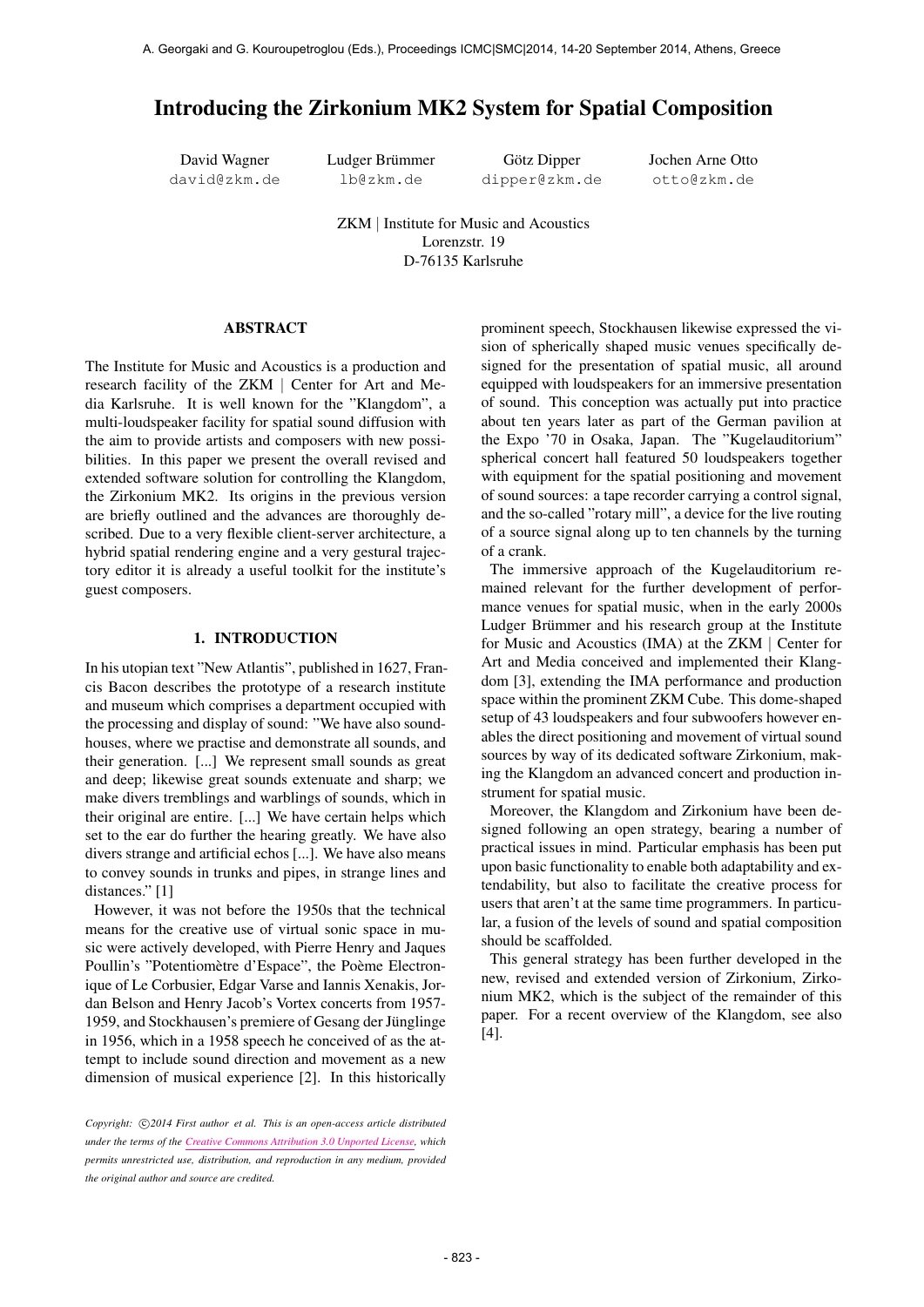

Figure 1. The Klangdom in the ZKM Cube concert hall, with 43 loudspeakers and 4 subwoofers  $(C)ZKM$  | Zentrum für Kunst und Medientechnologie Karlsruhe, Photo: Fabry)

#### 2. ZIRKONIUM

For controlling the ZKM Klangdom the IMA is developing the free software Zirkonium since 2004. Its central aim is to simplify the use of space as a compositional parameter. Therefore positions and movements of sounds can be created and arranged in an event-based timeline or remote controlled using Open Sound Control (OSC). It is designed as a standalone application for Apple OS X and handles multichannel sound files or live audio. For the spatial rendering of virtual sound sources it uses Vector Base Amplitude Panning (VBAP) within a user-defined loudspeaker setup, or binaural filtering for headphones. When working with real speakers it is moreover possible to modify the size of a sound source by using a technique called Sound Surface Panning [3]. To avoid comb-filter effects a source can optionally be snapped to the nearest speaker. Zirkonium has been a reliable tool in a wide variety of productions and performances. It has been constantly enhanced with different developers involved which to a certain extend results in a patch-like source package.

### 2.1 Zirkonium MK2

In 2012 the IMA started reengineering the system taking into account the experience of the staff and guest composers. The result is a more stringent modular client-server based toolkit which comes along as a bundle of several applications and plugins, an extensive text and video documentation as well as a steadily growing collection of example patches and code snippets for creating custom control units in programming environments like Max or SuperCollider.

### *2.1.1 Motivation*

The general necessity of a flexible system in composing spatial music is thoroughly discussed in [5] and [6]. The following text highlights certain aspects that coincide with experiences made with the original Zirkonium serving as a background for a description of new modules and features.

The variety of compositional and technical needs, especially in the area of computer music, requires a system which can be easily modified by a programmer or the composer himself. This can be achieved by a more immediate access to the logical components of the software which in turn encourages the use of creative performance techniques including mobile devices, controllers and sensors.

These either permanent or project-based extensions of the software can cause a huge effort when being forced to break into someone else's code and understand the internal infrastructure. The client-server paradigm provides a remedy for this by enabling new ZKM or third party developers to write extending modules in their familiar programming languages and development environments which access the core functionality of the remaining system by networking communication. This was already considered in the original Zirkonium by means of the possibility to receive and send OSC messages for a fully externalized control of the spatialization. In Zirkonium MK2 this rather distributed approach is pursued even more severe which results in an isolated entity: the Spatialization Server (section 4). It is a Max-based standalone application which does all the audio related tasks like the handling of live inputs / soundfiles and the spatial rendering according to a desired speaker setup. When working with Max, which to a certain extent is a modular framework itself, it is much easier to re-use already existing software and libraries since its community is built on sharing. This also encouraged the development of a hybrid spatial rendering engine by use of modified versions of current VBAP and Higher Order Ambisonics (HOA) implementations. Simultaneous combinations of these techniques can be chosen according to their aesthetic properties. Furthermore it is optimized for the integration of several third party clients like the ZirkOSC plugin [7] or the Spatium interfaces ([5]). New projectbased extensions can easily be linked with the system due to its distributed and open architecture. Another positive side effect is the simplified maintainability. The audio engine and spatial rendering system in the original Zirkonium is implemented with a version of the Apple Core Audio library that is becoming more and more outdated. To remain compatible with contemporary OS X updates it would be necessary to constantly revise a set of rather lowlevel functions. By using Max the audio functionality can be easily accessed with a few clicks while the respective bindings to the operating system and hardware updates are maintained by the creators of Max.

The original Zirkonium breakpoint editor pursues a relatively rudimentary approach for the positioning and movement of virtual sound sources: in an event-based timeline one can create spherical rotations with a fixed speed. Zirkonium MK2 contains a graphical Trajectory Editor (section 5) which uses quadratic Bézier splines for the definition of movements around the speaker setup but also for a modification of speed and acceleration along time. Furthermore it is capable of recording live panning instructions in the underlying representation. This has been a strongly demanded feature by many guest composers since it is a very intuitive and natural way of describing movements which can also be exported as compositional patterns. By maintaining the event-based data structure from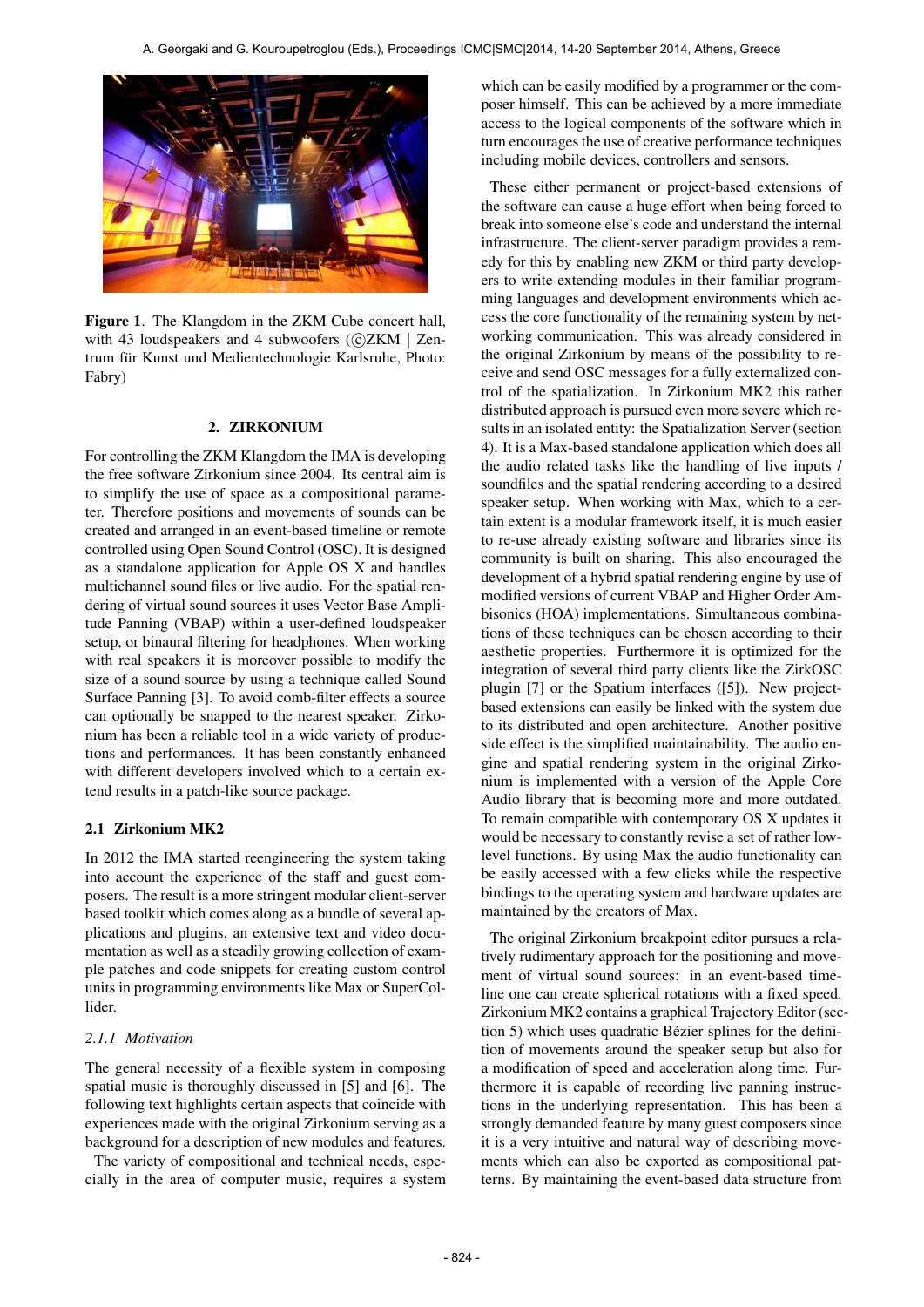the classic Zirkonium old pieces can easily be imported by applying a resampling of the text-based rotational figures as Bézier splines which can be extended or modified just like newly created paths.

### *2.1.2 Architecture*

Figure 2 shows the elementary architecture of the system and the possible combinations of the individual components that are represented by rectangular boxes. Each box is subdivided into two sections: the In and Out section. The different entities that are listed in the Out section of one component can be sent to another component if they are contained in the respective In section. Since the specific combinations strongly depend on the composer's intention and workflow the following text gives a more general overview of how the components are usually applied.

The Spatialization Server (section 4) receives live audio streams delivered by another software like a DAW by using Jack or Soundflower or an external source through the hardware audio interface or the network by services like netJack and the streaming audio project [8]. Furthermore it can be instructed to play back certain sound files by a custom controller client or the Trajectory Editor (section 5). The real-time spatialization is done with respect to specified loudspeaker setup (section 3) while the Server's output goes directly to the audio interface. The instructions of how to position and move certain sound sources can also be transmitted from an external client, from the featured Trajectory Editor or forwarded and exchanged between them to complement each other's functionality (section 8). A time stamp that keeps track of the ongoing piece can be exchanged between all clients to fire up certain spatial events or update positions according to a timeline.



| Source Positions<br>Soundfile Paths<br>Timina<br><b>Speaker Coordinates</b><br>Live Audio | Source Positions<br>Timina<br>Live Audio |
|-------------------------------------------------------------------------------------------|------------------------------------------|
|                                                                                           |                                          |

Figure 2. Possible combinations in a Zirkonium MK2 Setup

#### 3. SPEAKER SETUP

The Speaker Setup application emerged from the original Zirkonium where it existed in a subwindow for explicit internal use. It enables the user to create and maintain different loudspeaker configurations which are corresponding to the studios where one is planning to work. At this point the advantage of an object-oriented encoding based on spherical coordinates becomes clear which is employed both in VBAP and Ambisonics. The spatial score which implies sounds, their positions and movements is decoded in regard to a desired speaker setup which can be exchanged by one click. Thus the composer can present his piece in a different studio without having to prepare a new mixdown. Certain aspects like the individual dimensioning and room acoustics of a studio can make a piece sound different from the initial composing space (see [9] for a more detailed consideration) and should always be kept in mind when intending to relocate the presentation.

Speaker Setup (Figure 3) provides both a threedimensional interface for a free-handed positioning of speakers as well as numerical tables to register either spherical or rectangular coordinates. By default it contains several sets of loudspeaker coordinates for basic layouts like a quad or octophonic and the studios in the ZKM including the Klangdom. These presets can either be modified or a new one can be started from scratch. The tool also maintains output patching presets which are associated with one or several speaker setups. Once a setup has been successfully created it can be exported to XML to be re-used in the previously mentioned Spatialization Server or the Trajectory Editor. Such a setup can also be created with a regular text editor since the XML-Scheme is also part of the documentation.



Figure 3. User Interface of the Speaker Setup application

#### 4. SPATIALIZATION SERVER

The Spatialization Server is a standalone application based on the Max runtime that can be considered as the core of the MK2 system. It is responsible for every realtime-audio related task such as soundfile playback or recording, handling live audio streams and applying the spatial rendering of virtual sound sources. It is designed to be remote controlled by means of the MIDI-, OSC or TCP/IP protocols and provides an adjustable threedimensional visualization of the ongoing piece.

#### 4.1 Everything at a glance

The front end to the Spatialization Server (see Figure 4) enables the user to organize the entire infrastructure of the respective piece in one window. A tweakable 3Dvisualization in a secondary window can be used to monitor the moving sound sources in relation to the used speaker setup. The main window is subdivided into three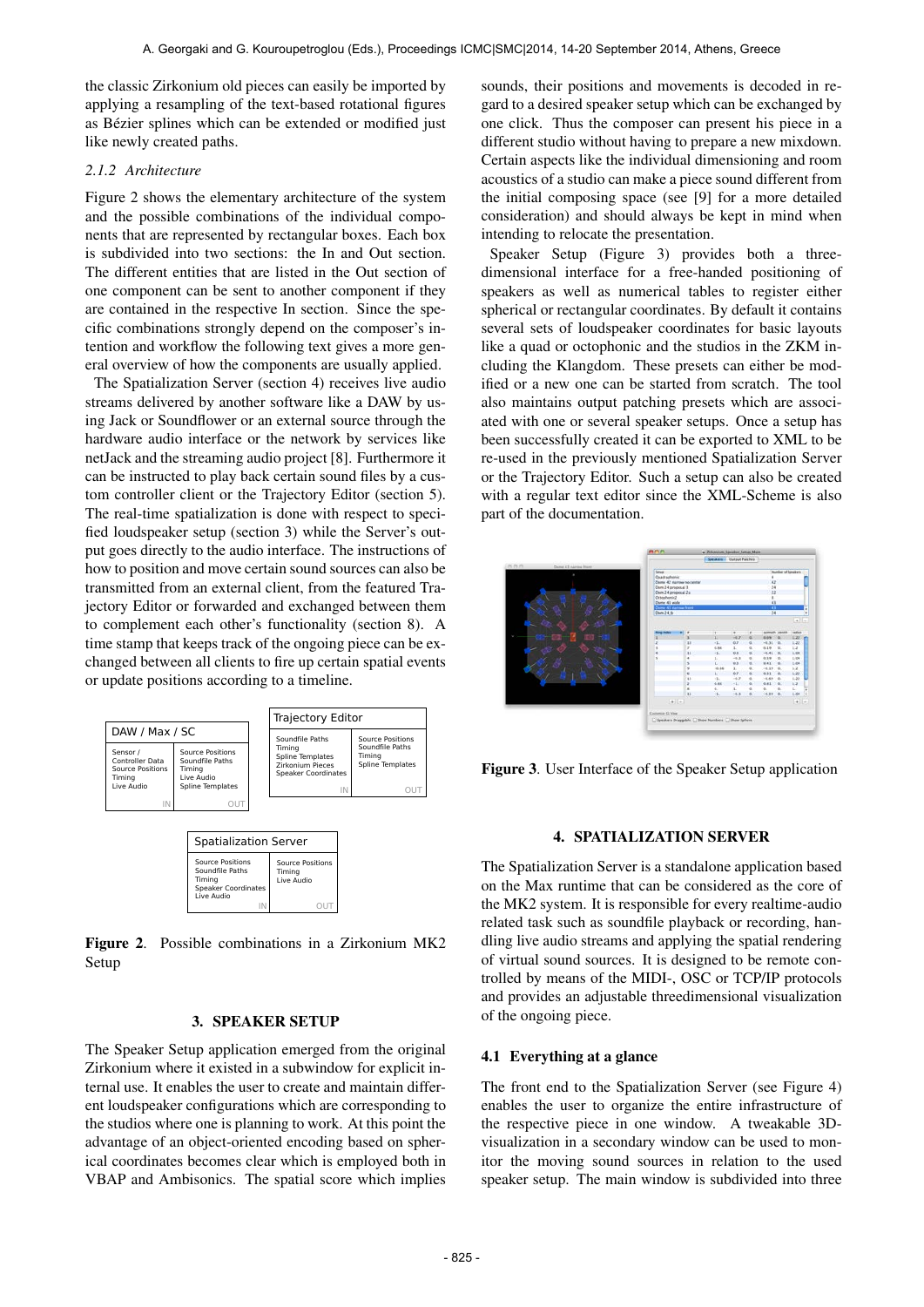sections providing level meters for all incoming and outgoing audio signals concluding with a collection of buttons and fields which provide access to every configurable feature of the Spatialization Server.



Figure 4. Main window of the Spatialization Server

### 4.2 Generic Presets

The User Interface design of the Server including the overall color scheme and types of the respective buttons, sliders and level meters is inspired by the very appealing set of spatium renderers which are thoroughly introduced in [5] and can be accessed in the open source domain [10]. These renderers consist of different OSC- or MIDI controllable standalone applications for Ambisonics rendering or Amplitude-Panning of live inputs, sound field recordings or stereo sound files respectively. The spatium·ambi renderer for instance provides configurable soundfile- and Ambisonics related settings and a fixed amount of 16 live inputs and different pre-declared exchangeable loudspeaker setups.

To extend this limitation of pre-defined in- and outputs the Spatialization Server makes use of the JavaScript capabilities of Max which are provided by the *js* object. Thus the amount of inputs can be freely chosen without any logical limit. Depending on the power capacity of the user's computer this maximum supported number is limited physically and can vary in each scenario. The amount of outputs is determined by the created speaker setup and thus is also assigned dynamically. The same counts for direct outs. This in- and output configuration as well as the spatial rendering assignment can be saved into a preset which might refer to one or several pieces.

# 4.3 Hybrid Spatial Rendering

One of the key features of the Server is the possibility to simultaneously process incoming sound sources with different spatial rendering algorithms. Each channel of the Input section can be spatialized with VBAP according to [11] with the Sound Surface Panning extension described in [12], a mixed order Ambisonics proposed in [5] or sent to a dedicated direct out right next to the Output section. Furthermore a channel can be declared as one of the four B-format channels coming from a soundfield microphone recording. The idea behind this mixed approach is to enable the composer to use the desired rendering algorithm and its acoustic properties as a stylistic device. Concrete aesthetic qualities of spatial technologies are described by Marije A.J. Baalman in [13] where she applies Ambisonics for giving the recording a rather "spatial and diffuse impression" or Wave Field Synthesis (WFS) for projecting sound inside the listening area and thus creating "a very intimate effect".

Advances have also been made in the sound quality of the binaural filtering for headphone use. It applies the FFT-based fast convolution with impulse responses from the CIPIC HRTF database [14] as proposed in [15].

# *4.3.1 Performance*

Pieces for the Klangdom typically comprise about 16-32 sound sources. Of course this number strongly depends on the composer's intention, workflow and base material. For our eight core Mac Pro model from early 2008 a number of 50 sound sources is a realistic upper limit for VBAP / Ambisonics rendering.

Before actually working with the system composers tend to be worried about the performance limitation of the spatial rendering although it rarely remains an issue further on. Experience has shown that an increased amount of different sound sources can not only complicate the composer's work but also make it harder for the listener to perceive and distinguish individual sound sources and spatial gestures.

The binaural filtering is more demanding in this regard with a maximum of about 10-12 simultaneous sources. For efficiently deploying the available CPU power an arbitrary number of input channels can be excluded from the binaural processing.

# *4.3.2 Scalability*

The system is not primarily designed to pursue a distributed processing approach. However, due to its network oriented communication and synchronization the performance limitations can be exceeded by deploying the software on separate computers. The outgoing audio signals which represent the real-time result of the spatial rendering merely have to be joined before going to the speakers. This can be achieved on the hardware side by means of an appropriate mixing interface or on the software side by applying a networked audio streaming.

### 5. TRAJECTORY EDITOR

The Trajectory Editor is a document-based application client which provides a very intuitive and gestural user interface for the spatial distribution of sound along time. It can either be for the live recording or construction of automations as cubic Bézier splines with a set of graphical tools. It provides a very powerful remote access to the the Spatialization Server and can be used in numerous scenarios (also see section 8).

### 5.1 Terminology

The underlying data structure and the corresponding terminology was mostly inherited from the original Zirkonium. Virtual sound sources are considered as IDs which can be gathered in Groups. Both can be the target of spatial Events which are arranged in a timeline and determine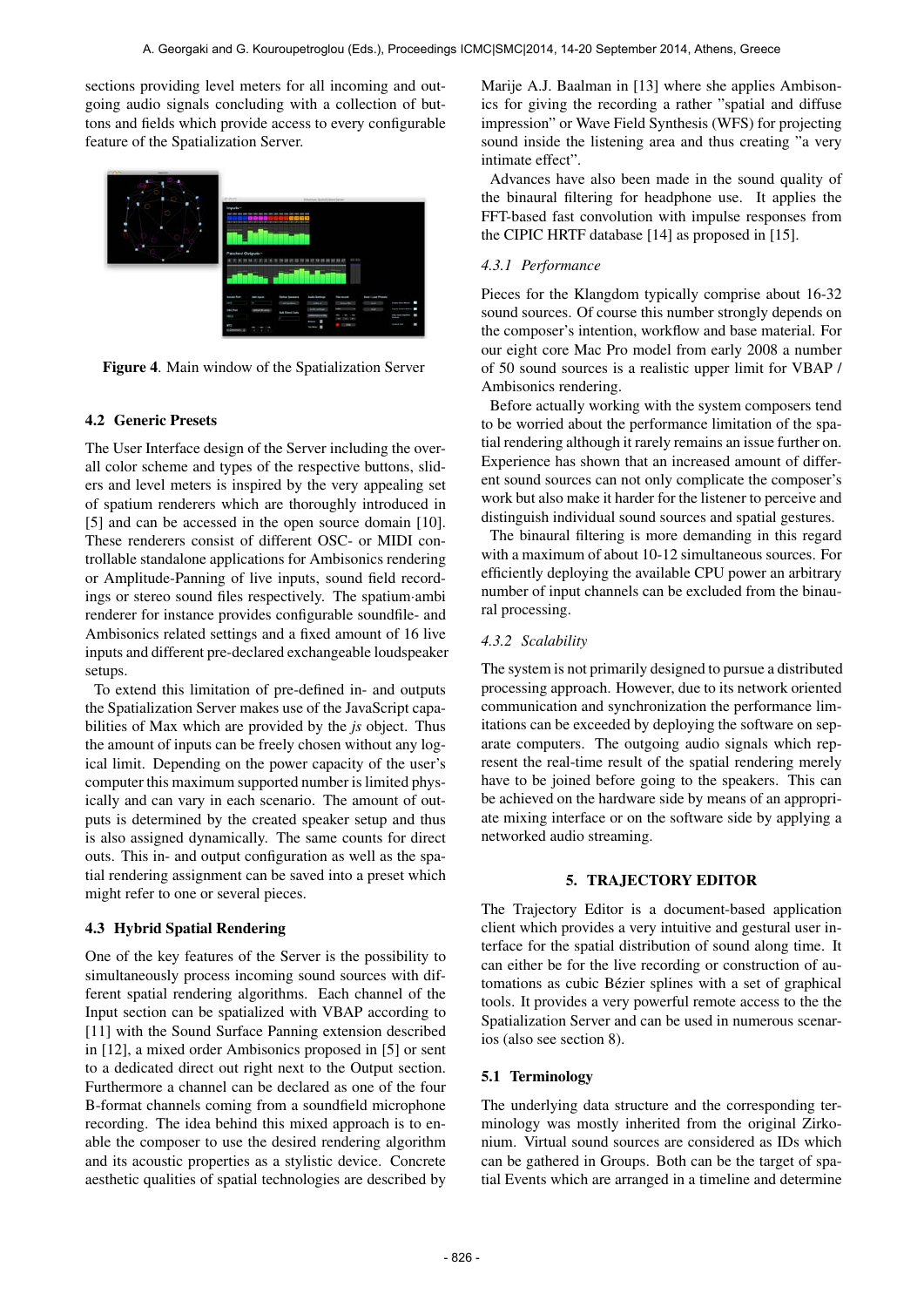movements or modifications of a parameter called Span which describes the extension of a sound source along the surface of the underlying speaker setup.

Keeping this data structure simplifies the import of original Zirkonium pieces which can be extended with the new set of tools or partially re-used in a new context.

### 5.2 The Loudspeaker Canvas

Figure 5 shows the user interface of a Trajectory Editor document. On the right side the previously mentioned data entities and their relationships are configured in text-based table entries while on the left side the user mainly operates on an interactive canvas while creating a spatial score. This canvas is a two-dimensional plain with a desired loudspeaker configuration as its background. It shows the speakers from above which enables the user to access every point of the semispherical surface of the dome. This view can also be altered between a spherical or planar representation while the first one implies a spherical distortion of a camera which would be positioned directly in front of the uppermost speaker. The second representation shows the speakers as if they were flattened in one plain which keeps more realistic proportions of the distances between the speakers.



Figure 5. User Interface of a Trajectory Editor document

# 5.3 Global vs. local Event Context

The canvas view is subdivided into three different tabs which also set the lower timing representation into an individual context. The Initial tab is a more global overview of the entire piece - each ID and group can be monitored and highlighted while the individual splines of the actually processing events are hidden. It is also used to define the intitial position for each ID or freely play with a certain target. If this tab is active the lower timing view is scaled onto the length of the entire piece and can be used to observe the progress which is represented by a running cursor or step into a certain point in time.

The Trajectory as well as the Span- Tab are both associated with a selected Event. They display the corresponding splines and the target as shown in Figure 6. The lower timing view switches to a local timing mode - it displays the progress and acceleration within the current event along the time axis.



Figure 6. A Trajectory Editor document in the Eventbased context

### 5.4 Create and modify Automations

For each time-based automation the Trajectory Editor uses cubic Bezier-Splines which can easily be created and mod- ´ ified with the toolbar on the lower right side of the document. These tools are inspired by contemporary software solutions for scalable vector graphics like Adobe Illustrator or Inkscape. The resulting graphical lines can freely be modified by accessing the individual spline elements or globally transformed by operations like shifting, x/yscaling and rotation of all elements. By default each spline has a linear timing which means a constant speed determined by the duration of the event and its own length. This timing can be modified in the timing view right below the canvas. The x-axis of this view represents the duration of the event while the y-axis represents the amount of the spline which has been passed. Each automation can also be looped by an arbitrary percentage referring to the overall path. A further loop mode specifies the direction of the loop and the way its acceleration curve is considered. Hereby the acceleration can be applied for each loop segment or once across the entire looped event. Loops are a very easy and effective way of giving the piece a subtle vividness without the necessity of programming many individual movements. Besides constructing or painting trajectories it is also possible to record incoming live data into an underlying spline representation. The resulting trajectory including its acceleration curve can also be modified by the graphical tools described above. Splines can be exand imported as Templates by a given XML interface.

### 5.5 External Synchronization

The Trajectory Editor has its own internal master timing which gets controlled by the transport section in the lower right corner of the User Interface. This timing however is only relevant if the Trajectory Editor is used to spatialize the playback of audio source files. If it is used for live audio streams it is possible to synchronize its timing to MIDI Time Code (MTC) and OSC-based timing messages.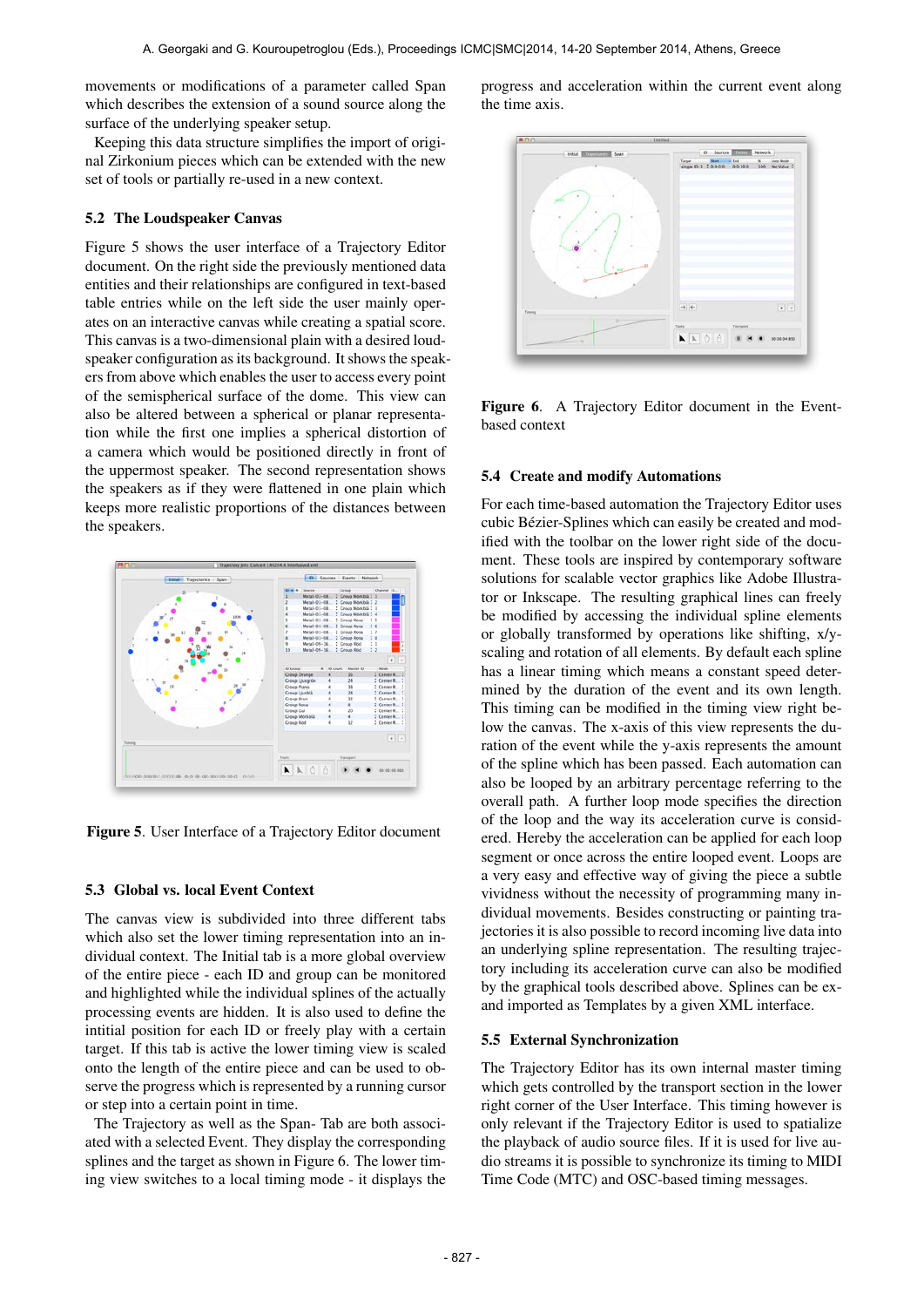### 6. PLUGINS AND CONTROLLERS

A very convenient and more and more established way of recording spatial movements in a direct relation to sounds and an underlying waveform representation is by the use of a DAW and the respective plugin interface ([5], [7], [16] and [17]). This way the variation of spatial coordinates either in spherical or rectangular representation can easily be recorded and played as an internal automation curve. Hereby each dimension of the coordinate (X, Y and Z vs. Azimuth, Elevation and Radius) gets its own parameter in the plugin and therefore its own curve which is corresponding to the desired track's timeline while the resolution of these curves and their type of interpolation strongly depend on the individual DAW. The advantage of this approach is that the spatial movements can be arranged just like the equivalent sound snippets and become part of the typical workflow in a DAW-based composition. A disadvantage lies in the fact that most DAWs and their respective plugin SDKs don't provide a time-independent access to the automation data which can only be modified with the internal tools curve- and parameter wise. Another disadvantage refers to the archiving of the piece - each piece and its possibilities of further modifications and access to the spatial score is tied to the specific DAW it was created in. Using the Trajectory Editor with external MTC synchronization provides a workaround for keeping the typical DAW workflow for the soundwise composition and having a full DAW-independent dataset for the spatialization. To remain flexible the open source Audio Unit plugin introduced in [7] is included in the Zirkonium MK2 bundle or can be downloaded under the given url. Other contents are example patches for Max, SupperCollider, the Lemur and TouchOSC as well as an Audio Unit / VST Plugin that hands the DAW's current timestamp to the Server if it doesn't support MTC sending.

# 7. EXCURSION: OPTIMIZING SOUNDS FOR SPATIAL PERCEPTION

A critical point in the field of spatial audio can be found in the complex interaction between sound qualities and spatial appeareance in terms of ambiguity, localisation and distance. Our perceptive system is used to work with indifferent cues in the way that it creates an ambiguous impression. We are used to accept these ambiguities in real life, but composers seem, when working with spatial audio, to be obsessed with the fact that every sound should have a clear position in space. Especially when using low frequency signals it is important to learn that the spatialization technique in use cannot deliver a more distinguished outcome than we are able to perceive. Extending this observation it becomes clear that other qualities of sounds might influence their spatial perception. A sound without a percussive timbre envelope will allways spread in space ass opposed to sounds containing one or more high frequency impulses. The latter will clearly be perceived as point sources. The impression of distance is influenced by the amount and loudness of higher partials. Sounds with loud high frequency partials seem to be closer to the

listener than sounds with fewer high frequency partials. Listeners and composers seem to accept these facts when sounds with a real reference are used. But using artificial sound information these perceptive strategies of the ear and brain interact unintentionally with the different timbres and create an interpretation of a spatial scenery sometimes contradicting the initial intention of the composer. As a conclusion composers should know whether to blame the spatial reproduction system for those artefacts or the regularities of how our perceptual system localizes sounds differently based on their physical characteristics.

### 8. EXAMPLES

The field of application for MK2 reaches from tape music to interactive live performances. Within this context both the audio as well as the spatialization can either be prepared files or generatively created data streams. This leads to a variety of combinations which are benefitting from the flexibility of the system.

In context of the 50 year anniversary of the Elektronmusikstudion in Stockholm five Swedish musicians and composers Helene Hedsund, Lars Åkerlund, Lise-Lotte Norelius, Jens Hedmann and Eva Siden played a concert ´ in the ZKM Kubus in March 2014 which was also part of a live broadcast for a Swedish radio station. The pieces were prepared and played with the MK2 system, each in a different context. Hedsund pursued the pure tapemachine approach and worked on a Pro Tools session sending the audio streams to the Spatialization Server with Soundflower. The entire spatialization was done in the Trajectory Editor which was synchronized to Pro Tools by MTC. Åkerlund worked in a similar way with the difference that he also included a live electronics performance in the setup. As well as the IDs for the tape part the live inputs had representations in the Trajectory Editor and were included in the previously programmed spatial score. Hedmann and Sidén did the same thing with microphone inputs which were capturing sound from a piano and several metal objects. For an easier handling of the different sessions during the concert the Pro Tools tracks were consolidated and deployed as mutlichannel soundfiles which were played by the Spatialization Server. The pieces consisted from 12 up to 44 individual sound sources. Norelius used MK2 in her residency in a different way. A Max patch is generating live audio which is handed to the Spatialization Server by Soundflower. A part of the spatialization is created from pre-recorded data of movement sensors while the other part is created in the Trajectory Editor. The timing is also generated in the patch and sent to the Spatialization Server by OSC which synchronizes the Trajectory Editor with the progress of the patch. Norelius' piece will be presented at a concert in June 2014.